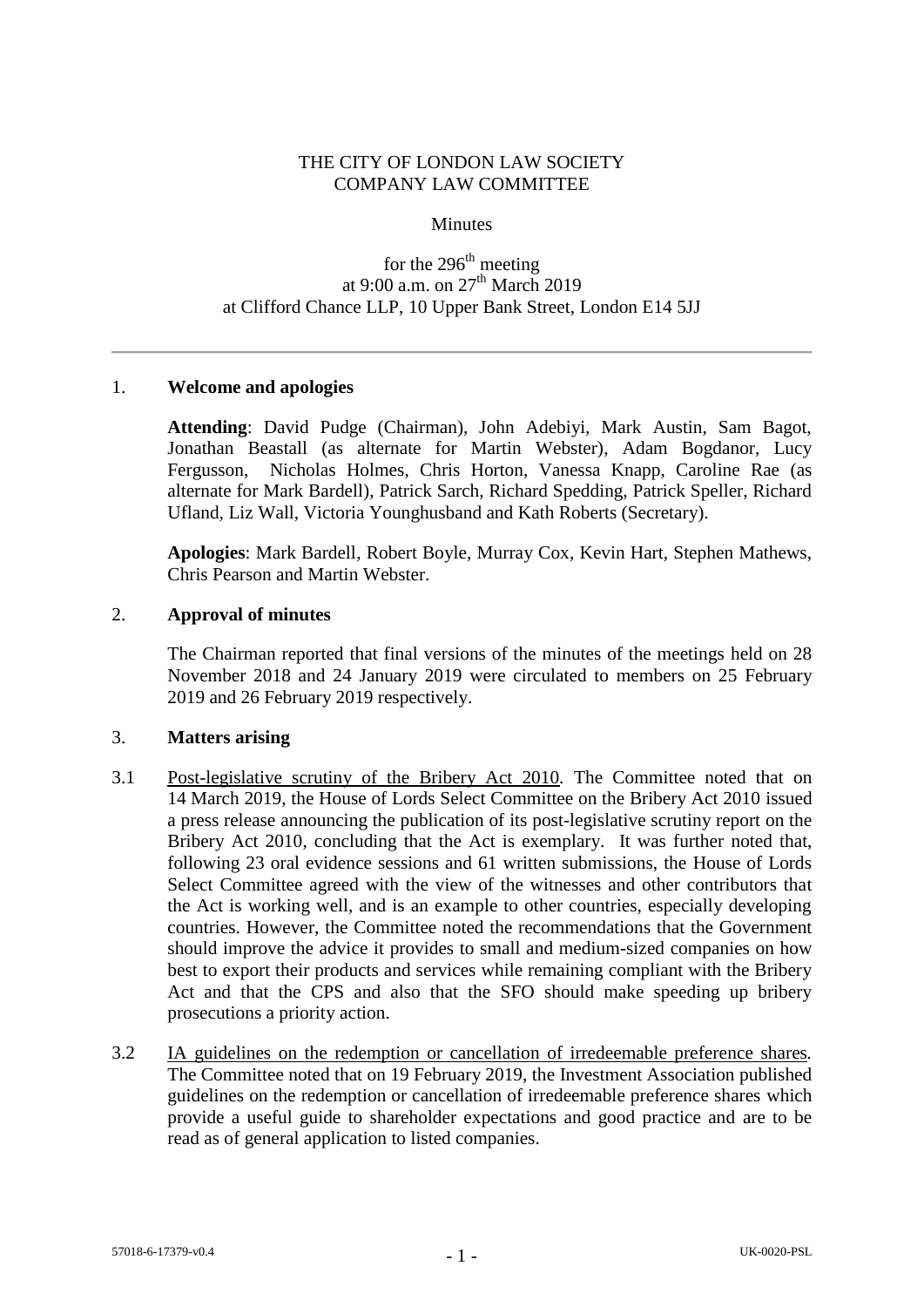The Committee noted the background to the publication of these guidelines, namely the previous announcement by Aviva plc that it was contemplating the cancellation of certain irredeemable shares at or close to par value through a reduction of capital under the Companies Act 2006, which significantly and adversely affected the market for, and price of, those irredeemable shares. It was noted that the guidelines recommend that issuers follow a fair process when looking to redeem or cancel irredeemable preference shares, having regard to the fair market price for the shares and undertake consultation with both the preference shareholders and ordinary shareholders. However, the Committee noted that the guidelines do not address the reality that, in certain cases, shares which are stated to be irredeemable may not in fact be irredeemable and that, as such, it is important that issuers ensure that disclosures about the rights attaching to shares are clear and that investors obtain appropriate advice on the terms of the relevant investments. The guidelines also fail to address the conflict between ordinary and preference shareholders interests and the fact that there may be benefits to the ordinary shareholders of removing expensive preference shares. It was also noted that, for Solvency II purposes, irredeemable shares will not count towards an insurer's statutory capital requirements going forward and so there is likely to be a continued focus by insurers on how it may be possible to "remove" them.

- 3.3 Brydon review into UK audit standards*.* The Committee noted that on 14 February 2019, BEIS published the terms of reference for its independent review into the quality and effectiveness of audit that was announced on 18 December 2018. The meeting noted that the Brydon review intends to take a fresh look at the scope of audit practice in order to ensure that audits meet the needs of users of accounts. It was also noted that this review sits alongside a number of other reviews, including that of the CMA, into audit practices.
- 3.4 IOSCO consultation report on good practices to assist audit committees in supporting audit quality. The Committee noted that on 17 January 2019, the IOSCO issued a press release stating that it has published a report on good practices for audit committees in supporting audit quality following its consultation published on 24 April 2018. It was further noted that the report seeks to assist audit committees in promoting and supporting audit quality.
- 3.5 Gender pay gap reporting. The Committee noted that on 17 January 2019, the House of Commons' Business, Energy and Industrial Strategy Committee published the Government's response to the BEIS Committee's report on gender pay gap reporting published on 2 August 2018.

It was noted that the BEIS Committee's report made several recommendations for company boards, investors and regulators to drive change in tackling the gender pay gap. The Government's response addressed a number of the Committee's recommendations and, in particular, stated that it would not at this stage consider expanding the scope of the gender pay gap reporting regime by reducing the reporting threshold from businesses employing 250 persons to 50 persons. It was further noted that the Government response did not address the Committee's recommendation that boards introduce KPIs for reducing and/or eliminating gender pay gaps.

3.6 Letter to Companies House on electronic signatures. The Committee noted that, as discussed at the January Committee meeting, the Chairman, on behalf of the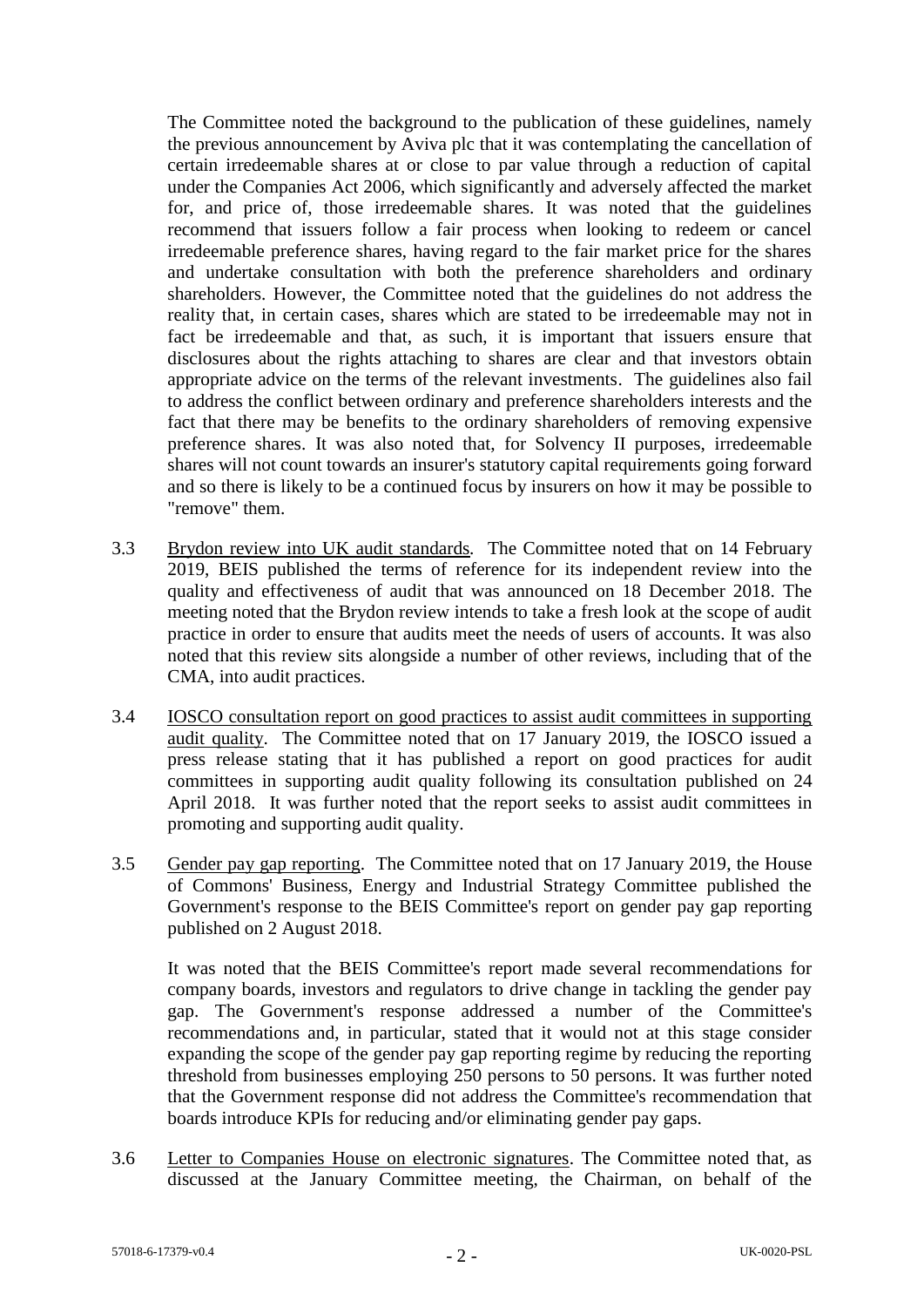Committee, wrote to Companies House concerning its policy to refuse to accept documents that have been executed using an electronic signature and urged Companies House to reconsider its policy to bring it into line with the Law Commission's views on electronic signatures set out in its August 2018 consultation paper. The Chair reported that he had received an acknowledgement from Companies House of receipt of his letter but no indication of whether Companies House would be likely to change its practice. Liz Wall (**LW**) reported that the Law Commission had recently been in touch with her regarding their work on electronic signatures and that it would be helpful if she could pass the Chair's letter and the response received from Companies House onto the Law Commission in advance of the publication of their final report. The Secretary agreed to send these documents to LW.

3.7 Letter to BEIS in relation to certain issues raised by the independent review of the FRC. The Committee noted that, as discussed at the January Committee meeting, the Chairman, on behalf of the Committee, wrote to BEIS to raise concerns about certain of the proposals raised in Sir John Kingman's final report of the independent review of the FRC which impact on directors' duties and other aspects of company law. The Chairman reported that he had not yet received any response to his letter from BEIS.

### 4. **Discussions**

4.1 FRC to be replaced with a new regulator following the review by Sir John Kingman*.*  The Committee noted that on 11 March 2019, BEIS published a press release and an initial consultation on the recommendations set out in Sir John Kingman's final report of the independent review of the FRC. It was noted that, as per the recommendations, the FRC will be replaced with a new regulator, called the Audit, Reporting and Governance Authority, with stronger powers. The meeting further noted that BEIS is consulting on the detail of certain of the review's recommendations in this consultation (being those not requiring primary legislation) and will consult further on the detailed proposals for the new regulator once developed. The Chairman reported that the consultation closes on 11 June 2019.

The meeting discussed recommendation 28 (that the new regulator should introduce a pre-clearance procedure for the treatment of novel and contentious matters in accounts in advance of their publication). Whilst it was agreed this sounded like a helpful development, the Committee was of the view that it would even more useful if the regulator was required to publish details of what matters had been pre-cleared in order that a body of practice could be established in this area. The Committee discussed whether it wished to respond to the consultation. LW reported that the Law Society CLC was also considering whether to respond to some of the questions in the consultation and that members could feed comments through to her for inclusion in any such response.

It was noted that when the FSA was first established a significant amount of time was spent by litigators ensuring that there was a mechanism in place to enable decisions of the FSA to be appealed. It was thought that similar concerns would be raised in respect of the establishment of the ARGA and that any response to the consultation may wish to address this*.*

4.2 ICAEW consultation on prospective financial information. The Committee noted that the ICAEW had published its consultation on an Exposure Draft of guidance for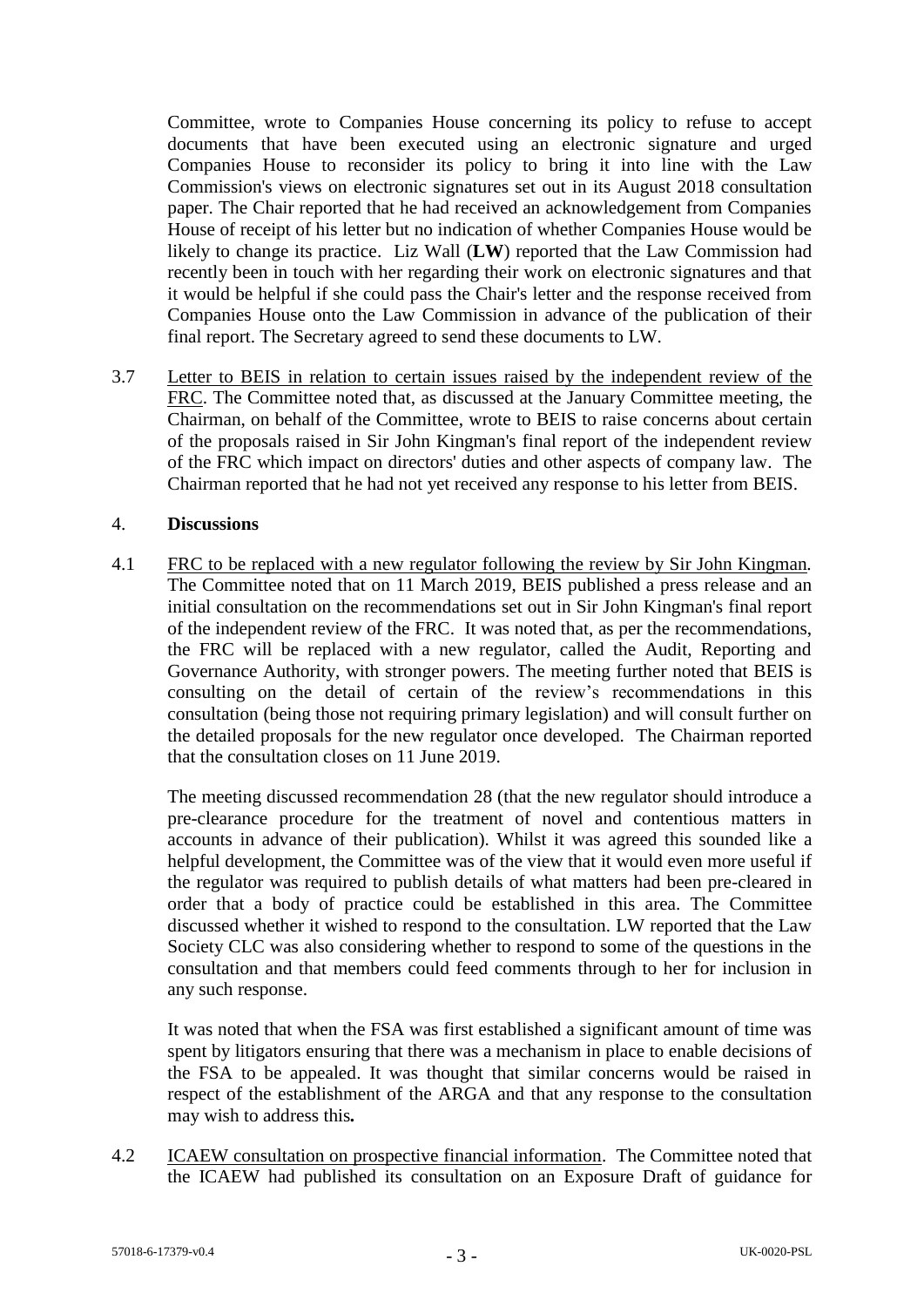preparers of prospective financial information (PFI), which the ICAEW had presented to the Committee at the January Committee meeting. It was noted that the Exposure Draft (i) provides a revised framework of principles for preparing PFI and general guidance to support the preparation of any financial information that relates to a future period or has a future date; and (ii) includes specific guidance for preparing certain PFI in capital markets transactions. It was noted that the consultation closes on 30 April 2019, although the ICAEW had indicated that they had flexibility to receive comments after this date.

The Committee agreed that the draft guidance looked broadly fine and that it did not propose to submit a formal response to the consultation.

4.3 Government response to the consultation on protecting defined benefit pension schemes – A stronger Pensions Regulator*.* The Committee noted that on 11 February 2019, the Department for Work and Pensions published its response to the consultation on protecting defined benefit pension schemes – A stronger Pensions Regulator.

The Committee noted that the Government intends to introduce two new criminal offences to prevent and penalise mismanagement of pension schemes. In particular, it was noted that the first offence will target individuals who wilfully or recklessly mishandle pension schemes, endangering workers' pensions, with a new custodial sentence of up to seven years' imprisonment or an unlimited fine and the second offence, which will attract an unlimited fine, will target individuals who fail to comply with a contribution notice, which is issued by The Pensions Regulator requiring a specified amount of money to be paid into the pension scheme by that individual. It was noted that the Government also intends to introduce a new civil penalty of up to £1 million for these offences.

The Committee noted that the response confirms the introduction of a new requirement on those planning certain corporate transactions to issue a "declaration of intent" to the trustees and the Regulator covering (i) an explanation of the transaction; (ii) confirmation that the trustee board has been consulted; and (iii) how any detriment to the scheme is to be mitigated. It was noted that this requirement will be triggered in relation to (a) sale of controlling interest in a sponsoring employer (an existing notifiable event); (b) sale of a material proportion of the business or assets of a sponsoring employer which has funding responsibility for at least 20% of the scheme's liabilities (a new notifiable event); and (c) granting of security in priority to the scheme on a debt to give it priority over a debt to the scheme (a further new notifiable event).

The Committee discussed that, whilst it is unclear at this stage when the declaration must be made, the aim of the new regime is to involve the trustees and Regulator earlier than would previously have been the case which may raise practical difficulties for companies and their advisers on transactions. The Committee also noted the potential uncertainty as to whether a post offer undertaking on a takeover bid would be treated as a notifiable event.

Members reported that they had heard that a new pensions bill might be introduced as early as May 2019.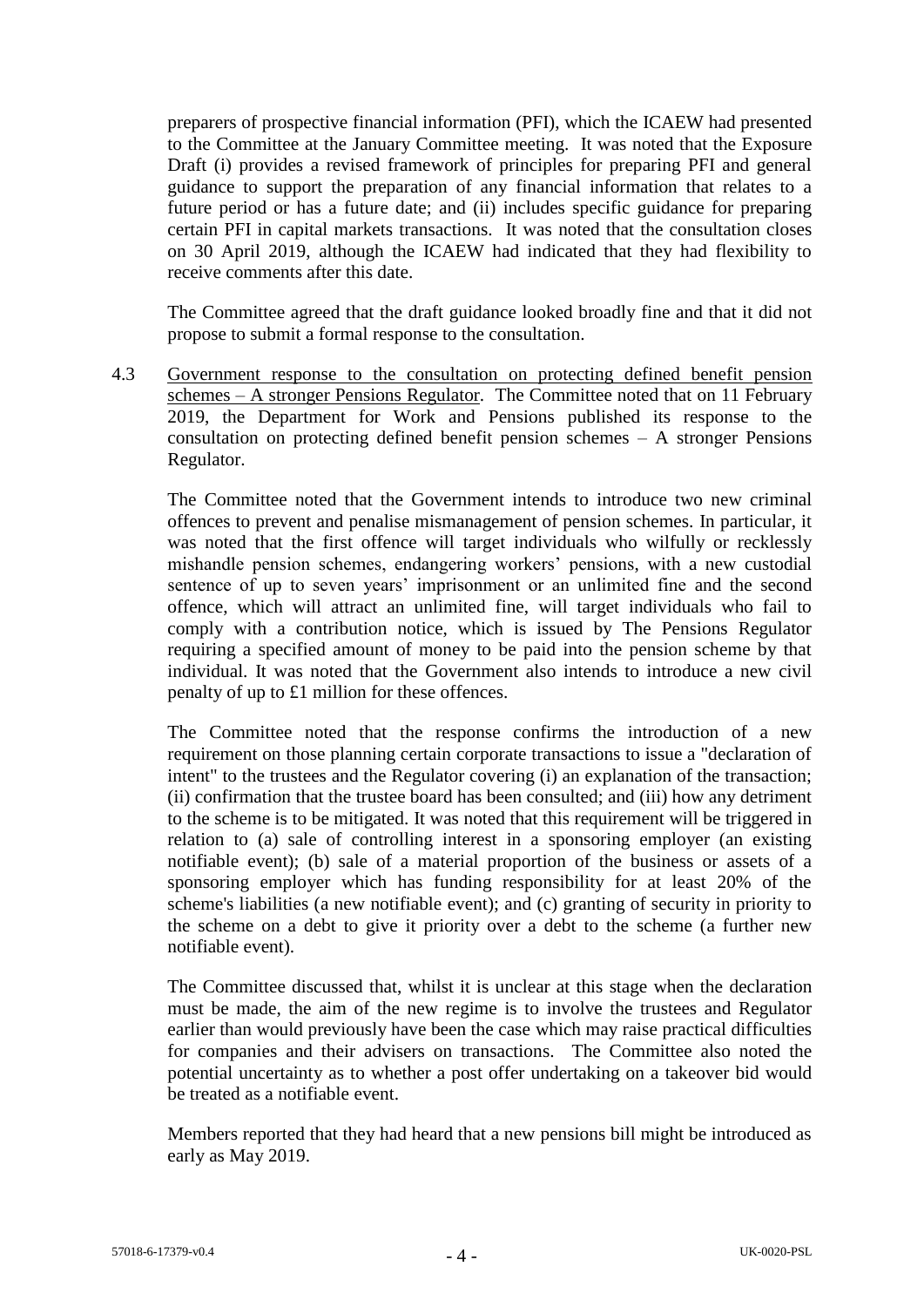4.4 BEIS consultation on national security and investment. The Chairman provided a report to the Committee on the outcome of the meeting with BEIS on 7 February 2019 at which BEIS briefed the joint Committee/Law Society CLC working group on some of the "tweaks" and "refinements" being made to the Government's proposed new national security regime in light of responses to the recent consultation.

It was noted that the information was being shared subject to confidentiality restrictions given BEIS's revisions to the proposed regime remained very much "work in progress".

4.5 Brexit. The Committee noted that the items in the Brexit Annex appended to the meeting agenda had been published, along with those items listed referred to in paragraphs  $5.1(a)$ ,  $5.4(a)$ ,  $(b)$ ,  $(d)$ ,  $(e)$ ,  $(f)$ ,  $(g)$ ,  $(h)$  and  $(i)$ ,  $5.6(a)$  and  $(b)$ ,  $5.6(b)$  and 5.7(a).

With regard to the issue of cross border mergers (and noting that the UK Companies (Cross-Border Mergers) Regulations 2007 will be revoked on a hard Brexit), members reported that they were hearing that in some EU jurisdictions (most notably Germany and Austria) the authorities appear to be indicating that they will extend the period beyond the Brexit date for a company to effect its merger from the UK to that jurisdiction. It was unclear how this might work in practice given that once the merger is approved by the competent authority of the country where the merged entity will be registered, the UK merging company must then register the merger documents with the Registrar of Companies who would need to strike off the name of the UK transferor company and notify the registries in the jurisdictions where the other merging EEA companies are registered. However, as the UK regulations would have been revoked, there would no longer be a requirement on the Registrar to remove the company from the register of companies and notify the other relevant registries.

# 5. **Recent developments**

# 5.1 **Company law**

(a) Companies House no deal Brexit press releases*.* The Committee noted that on 14 February 2019, Companies House published two guidance notes relating to a no deal Brexit, one on changing company registration and the other on changes to Companies House forms.

# 5.2 **Corporate governance**

- (a) FRC planned review of the UK Corporate Governance Code. The Committee noted that on 5 March 2019, Stephen Haddrill, CEO at the FRC, stated in a speech that the FRC plans to review how effectively the UK Corporate Governance Code is being implemented by companies at the end of 2019, with a more detailed review in 2020 when reporting under the revised code is fully effective. Members reported that they were not seeing any move by clients to report against the 2019 Code early in their 2018 financial year end annual reports.
- (b) IA statement on director pensions and gender diversity. The Committee noted that on 21 February 2019, the Investment Association announced IVIS policy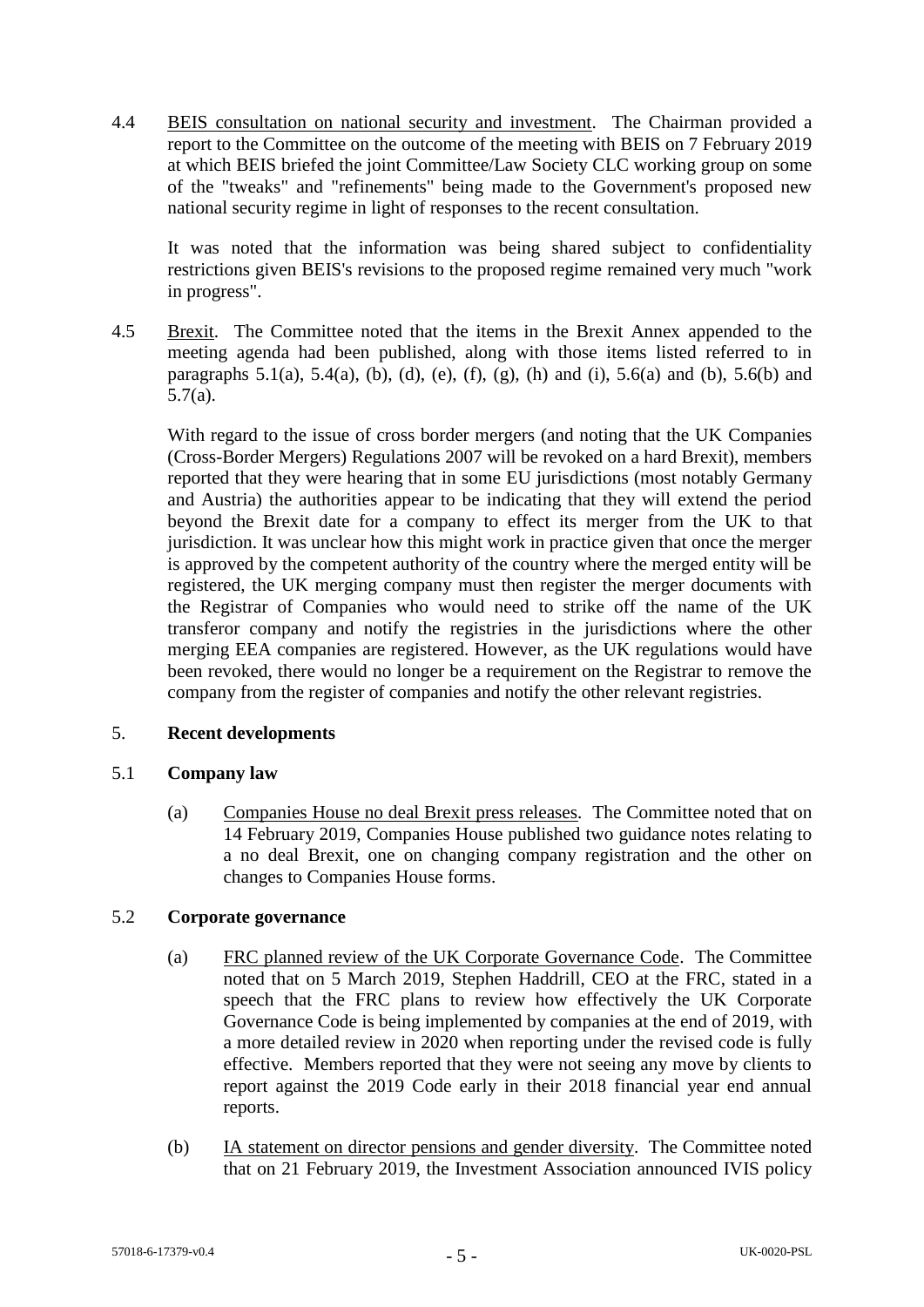changes in relation to pension contributions for directors and gender diversity on boards. It was noted that IVIS will: (i) 'red-top' companies who pay newlyappointed directors pension contributions which are not in line with the majority of their employees; (ii) 'red top' FTSE 350 companies that have no women or only one woman on their board; and (iii) 'amber-top' FTSE 350 companies not on course to meet the requirements of the Hampton-Alexander review, for 33% of women on their board, by 2020. The Committee further noted that following this announcement, on 15 March, the IA announced that the IA and the Hampton-Alexander Review had written to 69 of the FTSE 350 companies that have no women or just one woman on their board highlighting concerns about the lack of gender diversity on the relevant companies' board and asking the companies to outline what action they are taking to make progress and ensure they are on track to meet the Hampton-Alexander targets.

The Committee noted recent press coverage of investor concern's around large pension payments for board members at HSBC, Centrica, RSA and RBS which were out of step with pension contribution levels offered to the wider employees.

(c) FRC consultation on the UK Stewardship Code. The Committee noted that on 30 January 2019, the FRC published a press release announcing that it is consulting on a new UK Stewardship Code. It was noted that the FRC had published a consultation paper, a revised UK Stewardship Code and a summary of the changes from the 2012 UK Stewardship Code and that the consultation closes on 29 March 2019.

The Chairman reported that a Corporate Governance Working Group led by Ashurst held a call on 18 March 2019 to discuss areas of concern and was preparing a response to both this consultation and the FCA/FRC joint discussion paper (DP19/1) (see item 5.2(d)). Nicholas Holmes reported that whilst the response is largely supportive of the new Code, it sought to highlight concerns around the increasing influence of service providers and the need for their actions to be more closely monitored by the asset managers who engage them. It was noted by the Committee that proxy advisory agencies were becoming increasingly influential and concerns were raised about whether the asset managers that instruct them have the necessary resource to provide any meaningful monitoring of their activities and engagement with issuers.

Nicholas reported that the Working Group had secured an extension until 5 April 2019 to submit its response.

(d) New measures to encourage effective stewardship*.* The Committee noted that on 30 January 2019, the FCA published a press release announcing the publication of two papers that propose new measures on how to encourage effective stewardship in the interest of consumers: (i) FCA consultation paper on proposals to improve shareholder engagement (CP19/7) (which consultation closes on 27 March 2019); and (ii) FCA/FRC joint discussion paper on building a regulatory framework for effective stewardship (DP19/1) (comments on DP19/1 are requested by 30 April 2019).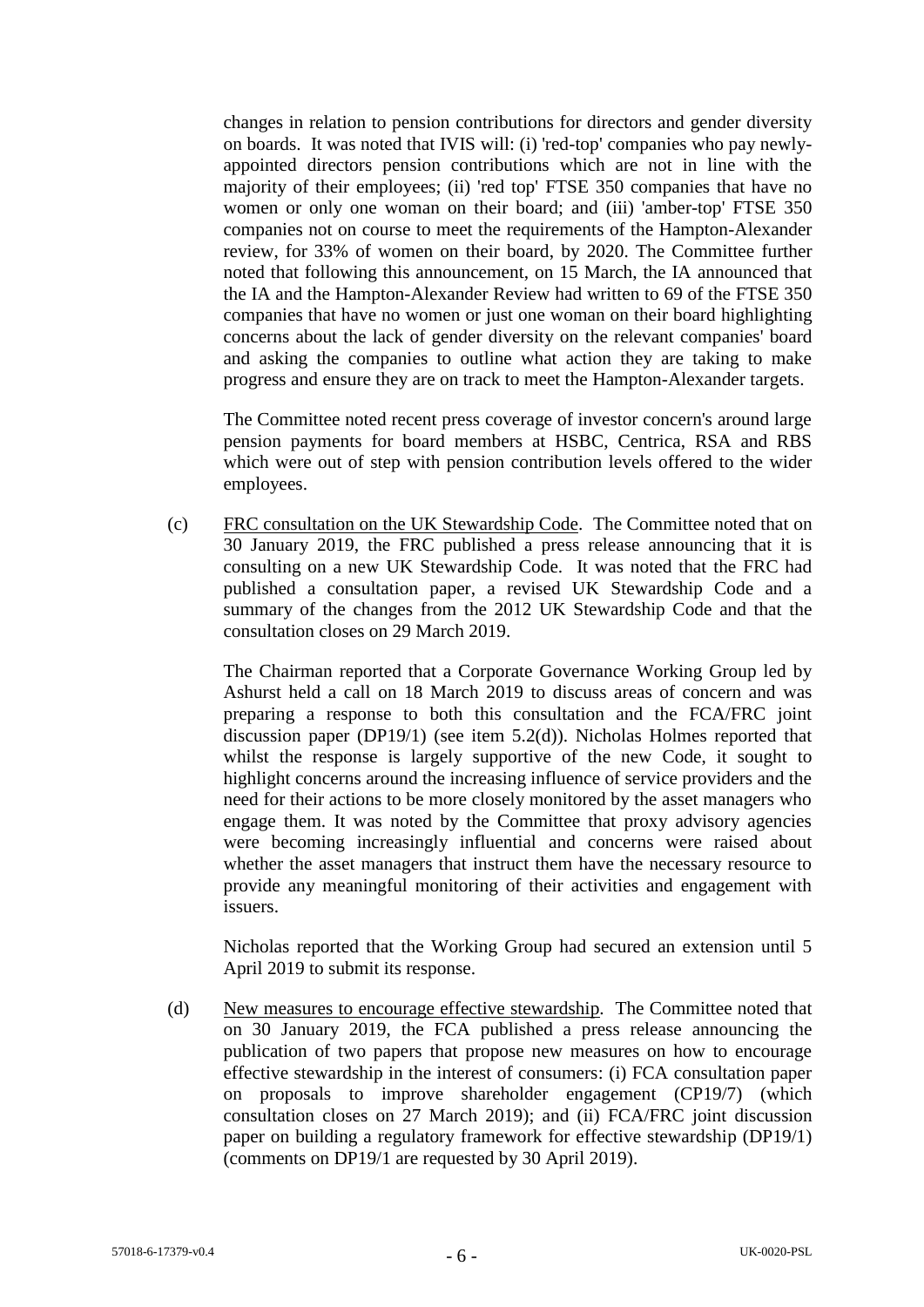It was noted that the Joint Listing and Prospectus Rules Working Group, led by Richard Ufland (**RU**), held a call on 6 March 2019 to discuss a response to CP19/7 and Primary Market Bulletin No. 20 (see item 5.4(f)) and that the FCA had requested a meeting with the Working Group to discuss CP19/7, which took place on 20 March 2019.

RU reported to the Committee that, by way of reminder, CP 19/7 sets out the FCA's proposals on how parts of the revised Shareholder Rights Directive (SRDII) will be implemented in the UK and that SRDII contains rules around board approval and public disclosure of material transactions between companies with shares admitted to trading on a regulated market in the EU and their related parties. It was noted that in the UK, extensive related party rules already exist for premium listed companies in Chp 11 of the Listing Rules but that implementation of the SRDII will mean the introduction of related party requirements for standard listed issuers, which are not currently subject to related party transaction rules. The new requirements are to be contained in DTR 7.3. It was noted too that SRDII uses the definition of related party for accounting purposes in IAS (IAS 24), which is wider than the premium listing definition and premium listed issuers will need to consider whether a transaction with a "related party" could be caught by the new DTR requirements even where it does not amount to a related party transaction under Chp 11.

RU reported that the FCA was interested to have feedback from the working group. The working group confirmed that it generally agreed with the proposed rules to implement the SDRII requirements and that applying a 25% ratio test to determine materiality in line with the class tests under Chp 10 made sense to the group.

The working group conveyed that it did have an issue with one aspect of the FCA's approach SRDII requires the FCA to make rules relating to all companies with their registered office in the UK and shares admitted to trading on a regulated market in the UK or elsewhere in the EU and that whilst companies with a registered office in an EU member state outside the UK with shares admitted to trading on a regulated market will be subject to the rules that transpose SRDII in that member state, SRDII does not prescribe rules for non-EU incorporated issuers which have shares admitted to trading on an EU regulated market. RU reported that in order to reconcile the scope of SRDII with the principle that all issuers in a given listing category should have to meet the same requirement, the FCA was proposing to amend the DTRs to require all premium listed issuers (except OEICS) and standard listed equity issuers (excluding GDR issuers) that are not required to comply with the requirements imposed by another EEA State that correspond with DTR 7.3 or related party measures imposed by a non-EEA state under equivalent legislation having similar effect to the requirements set out in DTR 7.3 to comply with those requirements as if they were an issuer to which DTR 7.3 applied.

The working group had explained to the FCA that it doubted whether many non-EU jurisdictions would have corresponding requirements with similar effect (aside from the question of who would be the arbiter of that) and that it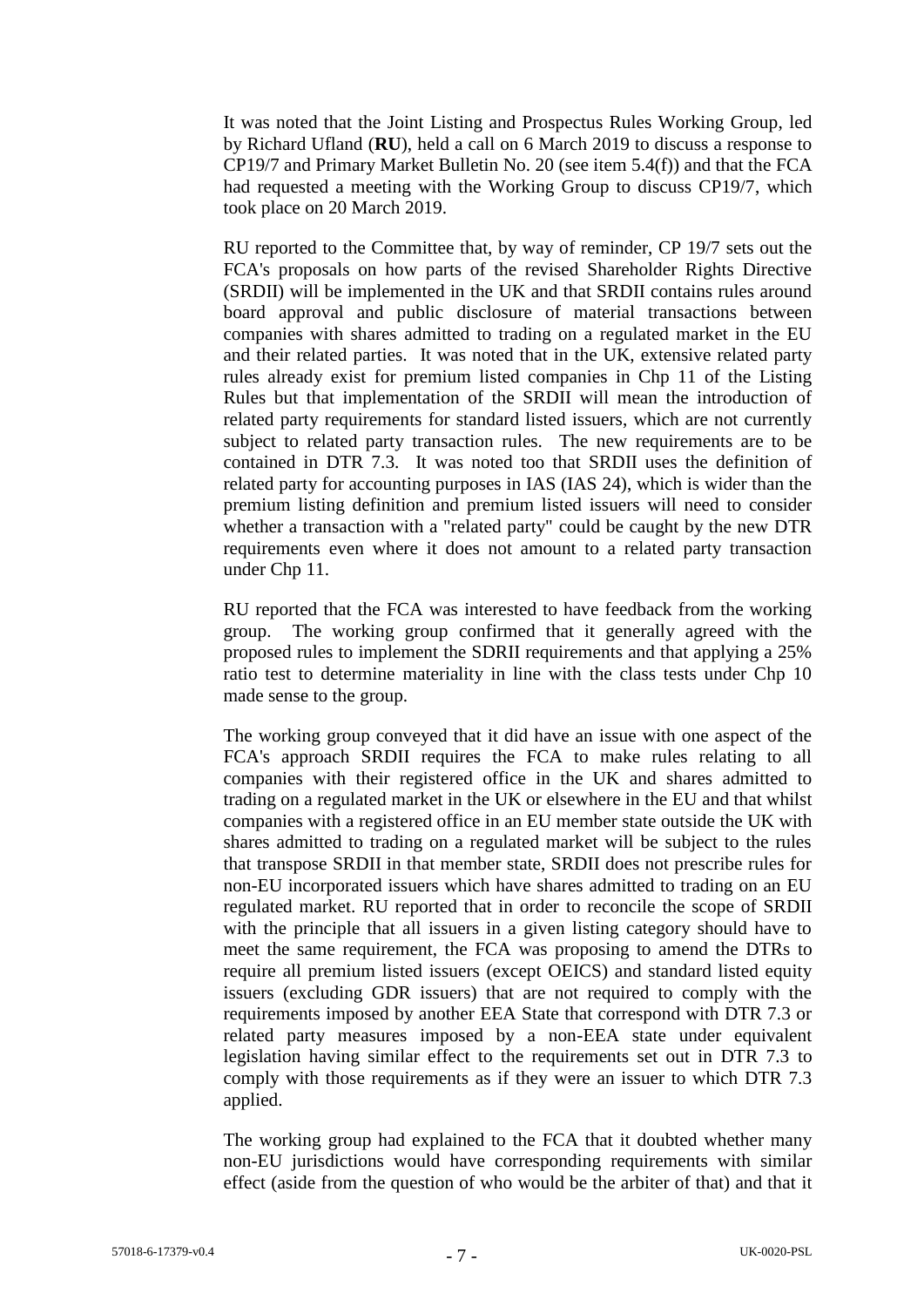was opposed to the extension of these requirements to non-EU issuers as it was felt that it would seriously damage the attractiveness of the standard market, which was now increasingly seen as a viable option for many non-EU issuers who did not feel that the premium market would be appropriate for them. The FCA had seen the logic of treating sovereign controlled companies differently in terms of premium listing requirements and the working group did not see by the same token that non-EU issuers had to be made subject to the new related party requirements. It was surely a matter for investors to consider in the light of the disclosure of the corporate governance arrangements applied by a particular non-EU issuer whether to invest. The FCA was only making these changes to implement SDRII and the working group could not see that there was any real logic or rationale for gold-plating the requirements when the result might in many cases deter non-EU issuers from listing on the UK market. The working group also made the point that if other member states did not extend the scope of SRDII in the same manner, the UK risks putting itself in a disadvantageous position compared with other member states. The FCA said that they were interested to hear the working group's concerns and understood them. The working group has articulated these points in its formal response.

- (e) PLSA Corporate Governance Policy and Voting Guidelines 2019*.* The Committee noted that on 29 January 2019, the Pensions and Lifetime Savings Association published a revised version of its Corporate Governance Policy and Voting Guidelines.
- (f) DG JUST Online Platform on Corporate Governance*.* The Committee noted that the Directorate General Justice and Consumers of the European Commission (**DG JUST**), responsible for corporate governance policy, is launching an Online Platform on Corporate Governance. It was noted that this is a digital space for the exchange of best practices between companies, investors, private and public stakeholders and that the DG JUST is inviting people to join as members. Members were asked to let the Secretary know if they would like any further details.

### 5.3 **Reporting and disclosure**

- (a) Consultation on draft guidelines on the standardised presentation of the remuneration report*.* The Committee noted that on 1 March 2019, the European Commission published for consultation draft guidelines on the standardised presentation of the remuneration report under the Shareholder Rights Directive. It was noted that the consultation closed on 21 March 2019.
- (b) Financial Reporting Lab report on artificial intelligence and corporate reporting. The Committee noted that on 21 January 2019, the FRC's Financial Reporting Lab published a report on artificial intelligence and corporate reporting. It was noted that the report explains what artificial intelligence is, where its use might make sense in corporate reporting, and explores some of the possible and current use cases for the technology.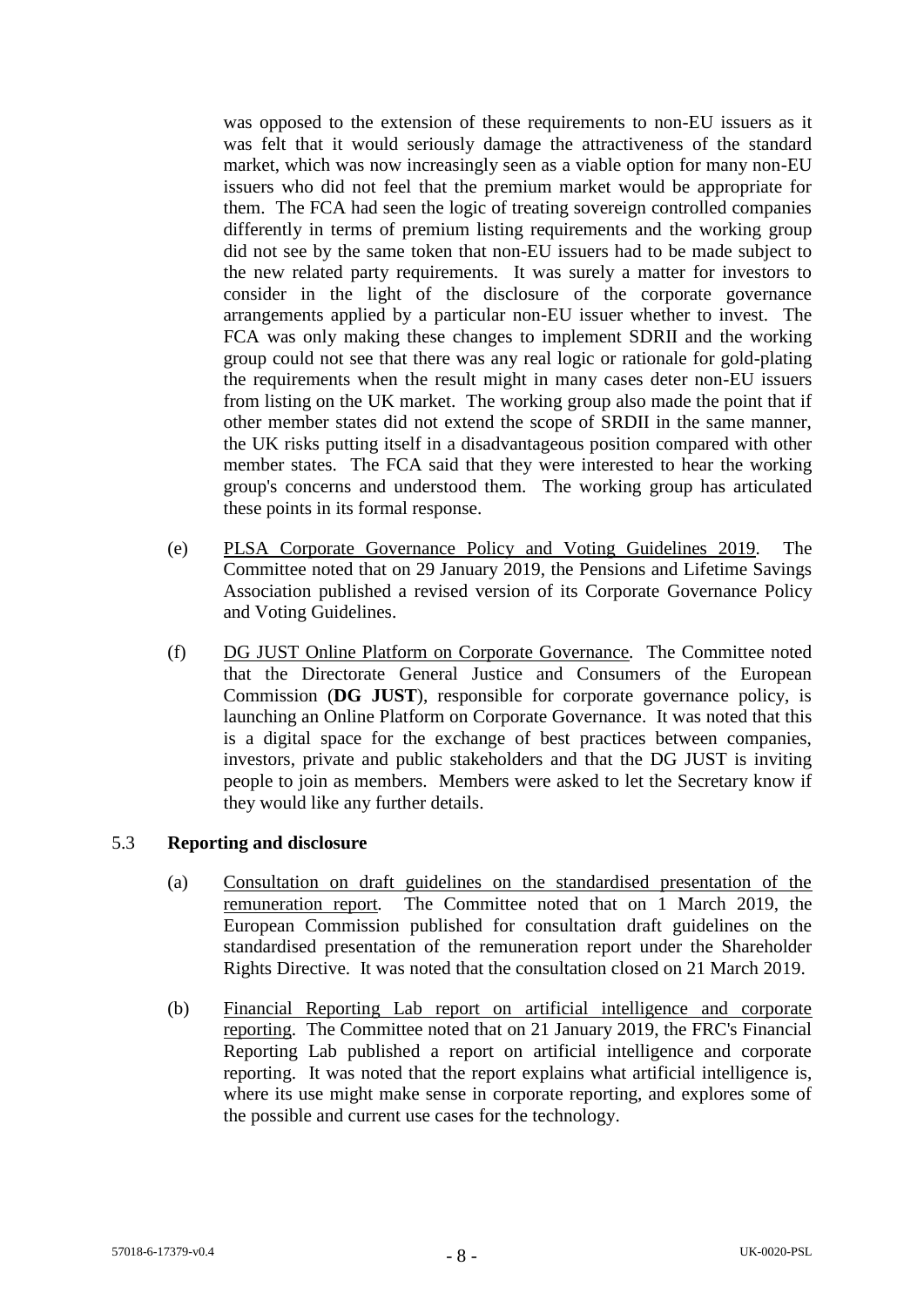### 5.4 **Equity capital markets**

- (a) Amendments to LSE rulebooks in the event of a no deal Brexit*.* The Committee noted that on 7 March 2019, the London Stock Exchange published Market Notice N04/19, AIM Notice 55 and proposed changes to certain of its rulebooks, including the Admission and Disclosure Standards, the AIM Rules for Companies and the AIM Rules for Nominated Advisers, that will apply in the event of a no deal Brexit.
- (b) FCA Brexit Policy Statement*.* The Committee noted that on 28 February 2019, the FCA published its Brexit Policy Statement (PS19/5), which contains feedback on CP18/28, CP18/29, CP18/34, CP18/36 and CP19/2 and confirms the FCA's proposals in the event of a no deal Brexit. It was noted that PS19/5 contains near-final rules and guidance that will apply in the event the UK leaves the EU without an implementation period. It was further noted that the FCA will publish the final instruments on 28 March 2019 if a withdrawal agreement between the UK and the EU is not ratified (and the UK's exit date is not extended).
- (c) ESMA publishes list of thresholds below which an EU prospectus is not required*.* The Committee noted that on 8 February 2019, ESMA issued a press release announcing the publication of a document listing the thresholds below which an offer of securities to the public does not need a prospectus in various EU member states. It was also noted that the document contains a short description of the national thresholds below which no prospectus is required, a summary of any national rules which apply to offers below that threshold and hyperlinks to the relevant national legislation and rules.
- (d) Primary Market Bulletin No. 22. The Committee noted that on 20 March 2019, the FCA published the 22nd edition of the Primary Market Bulletin. It was noted that this edition advises issuers and other stakeholders of key changes to the Listing Rules, the DTRs and the Prospectus Rules that will be applicable in the event of a no deal Brexit. It was further noted that this Primary Market Bulletin summarises the relevant changes to the FCA Handbook which are set out in the FCA's Brexit Policy Statement PS19/5.
- (e) Primary Market Bulletin No. 21. The Committee noted that on 22 February 2019, the FCA published the 21st edition of the Primary Market Bulletin which advises market makers and issuers of new regulatory obligations that they will need to implement for the Short Selling Regulation and Market Abuse Regulation in the event of a no deal Brexit.
- (f) Primary Market Bulletin No. 20*.* The Committee noted that on 7 February 2019, the FCA published the 20th edition of the Primary Market Bulletin. It was noted that this edition covers the latest changes made, or proposed to be made, to the FCA's Knowledge Base. It was further noted that it also contains commentary on the retirement of the use of the UK Listing Authority name, a reminder that premium listed companies need to consider Listing Rule 11 (Related party transactions) when seeking shareholder approval to release any liabilities that may attach to the shareholders and any directors or former directors where dividends have not been paid in compliance with statutory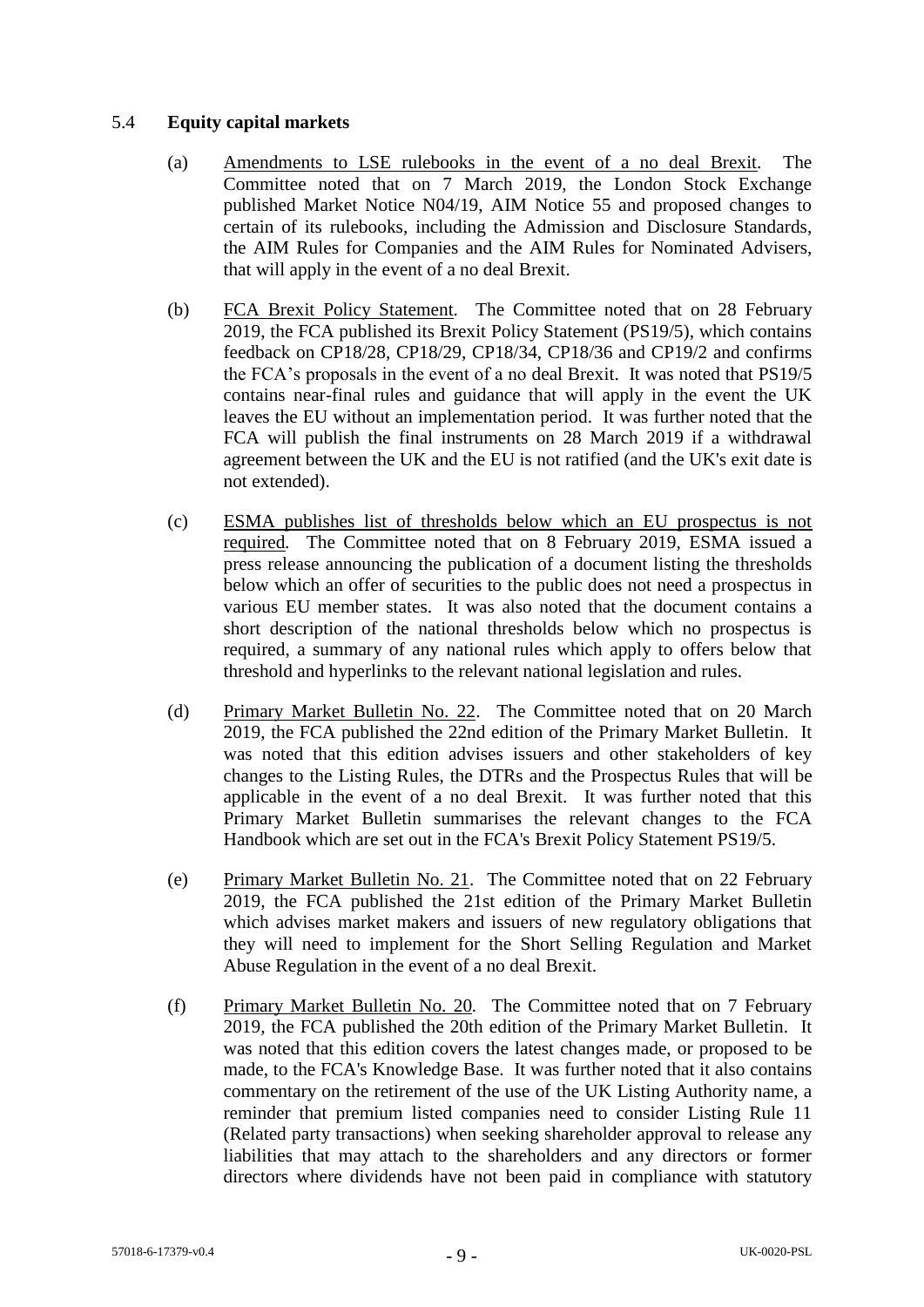requirements, an overview of Brexit updates and updates on the Prospectus Regulation. The Committee also noted that, in relation to amended Technical Note FCA/TN/602.2 (Exemptions from the requirement to prepare a prospectus), PMB No. 20 states that the FCA has received feedback requesting further guidance about applying this technical note to the inclusion of a 'mix and match' in the scheme of arrangement context. It was noted that the FCA states that it intends to consider this request further as a separate piece of guidance.

Given it was unclear why the FCA was now raising the issuer of "mix and match" elections (or where the request for guidance has come from), the Committee proposed to put this issue on the agenda for discussion at the next FCA/CLLS Liaison Group meeting, scheduled for 2 May. Members were asked to send other suggestions for agenda items to VH.

(g) FCA temporary transitional power*.* The Committee noted that on 1 February 2019, the FCA issued a press release that outlines how it would use the temporary transitional power in the event of a no deal Brexit.

The Committee noted the helpful comments set out in the press release that, whilst the FCA expects firms and other regulated entities to undertake reasonable steps to comply with the necessary changes to their regulatory obligations by exit day, it intends to act proportionately in light of the scale, complexity and magnitude of the changes and would not, in a no-deal scenario, take a strict liability approach and take enforcement action against firms where there is evidence that they have taken reasonable steps to try and meet their obligations by exit day.

- (h) No deal MOUs agreed between the FCA and ESMA and EU securities regulators*.* The Committee noted that on 1 February 2019, the FCA and ESMA separately published press releases announcing the agreement of memoranda of understanding (**MoUs**) between the FCA and ESMA and EU securities regulators. It was further noted that the MoUs cover cooperation and exchange of information in the event of a no deal Brexit.
- (i) ESMA Q&As clarify prospectus and transparency rules in the event of a no deal Brexit. The Committee noted that on 31 January 2019, ESMA published an updated version of its Q&A on prospectuses and an updated version of its Q&A on the Transparency Directive. It was noted that the revised Q&As clarify the application of certain provisions in the Prospectus Directive and Transparency Directive in the event of a no deal Brexit.
- (j) FCA consultation on changes to align the FCA Handbook with the Prospectus Regulation and European Commission delegated regulations supplementing the Prospectus Regulation. The Committee noted that on 28 January 2019, the FCA published consultation paper (CP19/6) on changes to align the FCA Handbook with the Prospectus Regulation, which was due to come into effect in July 2019. It was noted that the consultation would close on 28 March 2019 and the FCA aimed to issue a policy statement by the end of May. It was also noted that on 14 March 2019, the European Commission published the following draft texts of its delegated regulation supplementing the Prospectus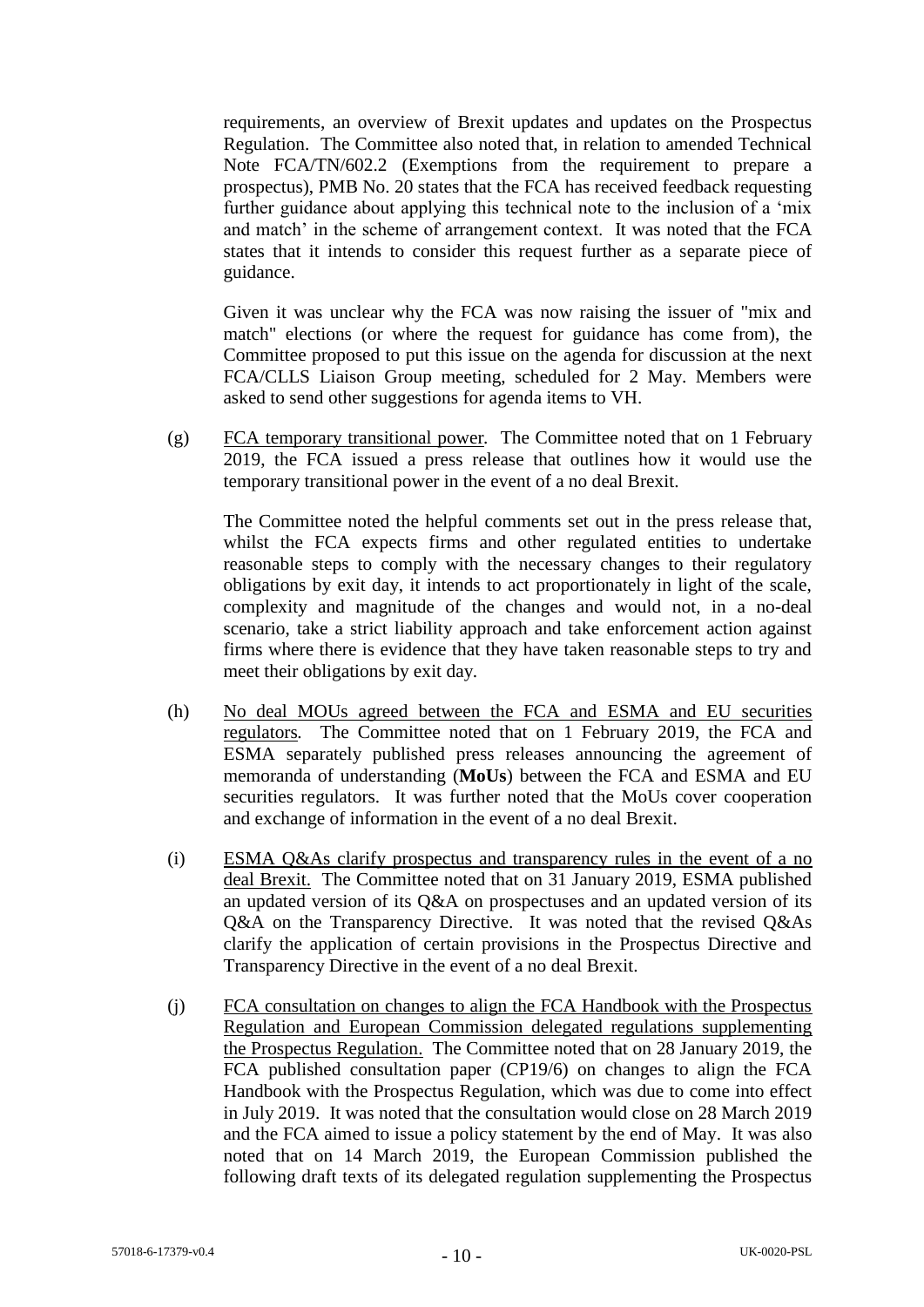Regulation: (i) as regards the format, content, scrutiny and approval of prospectuses (and annexes); and (ii) with regard to regulatory technical standards on key financial information in the summary of a prospectus, the publication and classification of prospectuses, advertisements for securities, supplements to a prospectus, and the notification portal (and annexes).

### 5.5 **Accounting**

- (a) FRC position paper on revisions to the 2016 Auditing and Ethical Standards. The Committee noted that on 5 March 2019, the FRC published a position paper that sets out its planned timetable to make revisions to the 2016 Auditing and Ethical Standards. It was further noted that the FRC will follow this paper with a public consultation on the revised text of the relevant standards in July 2019 and that the FRC's intention is that the revised standards will apply to the audit of financial periods commencing on or after 15 December 2019. In addition, the meeting noted that the paper sets out implications for auditors and audited entities in the event of a no deal Brexit.
- (b) Letters on accounting/corporate reporting and audit if there's no Brexit deal*.* The Committee noted that on 21 February 2019, BEIS and the FRC published letters on accounting/corporate reporting and audit that set out how these areas will be impacted in the event of a no deal Brexit.

### 5.6 **Takeovers**

- (a) Takeover Panel publishes Response Statement and Instrument on asset valuations under the Takeover Code*.* The Committee noted that on 6 March 2019, the Takeover Panel published Response Statement 2018/1 in relation to asset valuations under Rule 29, together with Instrument 2019/1 which sets out the amendments to the Takeover Code. It was noted that the Code Committee had adopted the amendments proposed in its consultation paper on asset valuations (PCP 2018/1), with some modifications, but that they were broadly in the form which was consulted upon. It was noted that the amendments to the Takeover Code take effect from 1 April 2019.
- (b) Takeover Panel publishes Response Statement on the UK's withdrawal from the EU*.* The Committee noted that on 6 March 2019, the Takeover Panel published Response Statement 2018/2 in relation to the UK's withdrawal from the EU. It was noted that the Code Committee has adopted the amendments proposed in its consultation paper on the UK's withdrawal from the EU (PCP 2018/2) and that, in the event of a no deal Brexit, theses amendment to the Takeover Code take effect from 11.00 pm (UK time) on 29 March 2019.

It was noted that if the UK and EU enter into a withdrawal agreement or if the UK's exit date is extended, the amendments would take effect at a later date. The Committee noted that, as discussed at previous meetings, the key change was the loss of the shared jurisdiction regime. It was noted however that the Panel had engaged with all those companies that would, on a no deal Brexit, fall outside of its Code's remit. Members noted that in Rule 13, the Code continues to give special treatment to the EU competition regime over other non-EU regimes, enabling the offeror to revoke the bid if there a Phase 2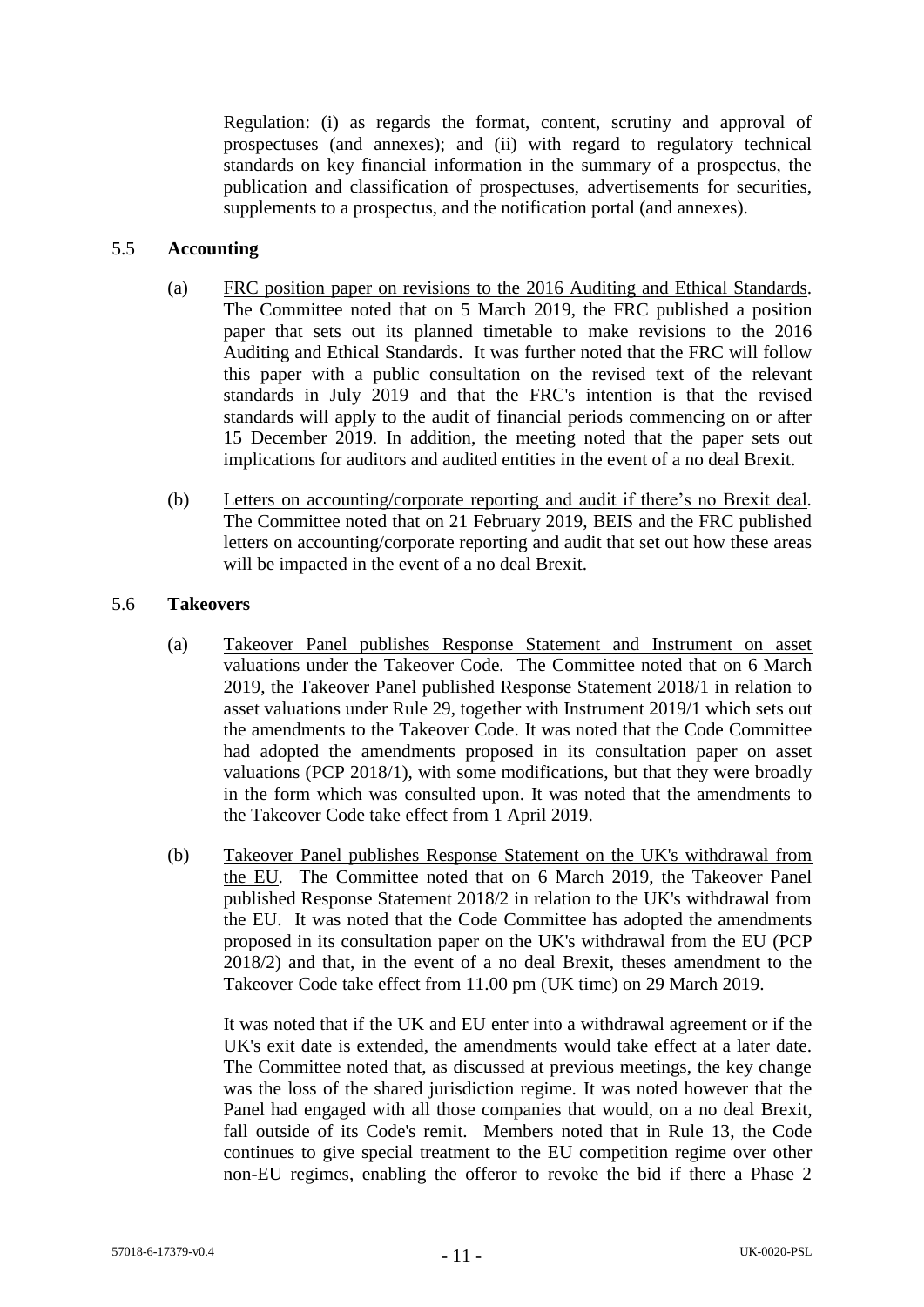CMA reference or initiation of Phase 2 European Commission proceedings. It is thought that the Panel intends to review this position in due course.

### 5.7 **Miscellaneous**

- (a) Guidance on the functions of the CMA after a no deal Brexit*.* The Committee noted that on 18 March 2019, the Competition and Markets Authority published guidance on the functions of the CMA after a no deal Brexit designed to explain how a no deal Brexit will affect the powers and processes of the CMA for antitrust and cartel enforcement, merger control and consumer protection law enforcement after exit day in the event of a no deal Brexit. Members also noted that the CMA has published a summary of responses to its consultation on the effects of a no deal Brexit on the functions of the CMA, which closed on 25 February 2019.
- (b) Cyber security*.* The Committee noted that on 5 March 2019, the Government published a press release stating that UK boards of biggest firms must do more to be cyber aware and announcing the publication of its FTSE 350 Cyber Governance Health Check Report 2018 which assesses and reports on cyber security risk management in the FTSE 350. The Committee also noted that on 8 March 2019, the FCA published a report setting out industry insights into cyber security.
- (c) CMA letter to BEIS on proposals for reform of the competition and consumer protection regimes*.* The Committee noted that on 25 February 2019, the Competition and Markets Authority published a letter from Andrew Tyrie, CMA Chair, to the Secretary of State for BEIS setting out its preliminary advice on legislative and institutional reforms to safeguard the interests of consumers and to maintain and improve public confidence in markets. It was noted that the CMA has also published a summary of the proposals.
- (d) FCA issues its first decision under competition law*.* The Committee noted that on 21 February 2019, the FCA published a press release announcing that it had issued a decision which found that three asset management firms breached competition law. It was noted that the infringements consisted of the sharing of strategic information, on a bilateral basis, between competing asset management firms during one initial public offering and one placing, shortly before the share prices were set and that this was the FCA's first formal decision under its competition enforcement powers.

The meeting discussed the compliance challenges for financial services firms that may be active on both the buy and sell sides of a securities market. In particular, the sell side were becoming increasingly conscious of being clear as to when discussions about price can lawfully take place. It was noted that, in light of the current criminal action being pursued by the Australian competition authorities in relation to a share placement by ANZ in 2015, there is also concern about the treatment of the stick on a rights issue and that investment banks are increasing taking legal advice about this issue.

(e) Screening of foreign direct investment into the EU*.* The Committee noted that on 14 February 2019, the European Parliament issued a press release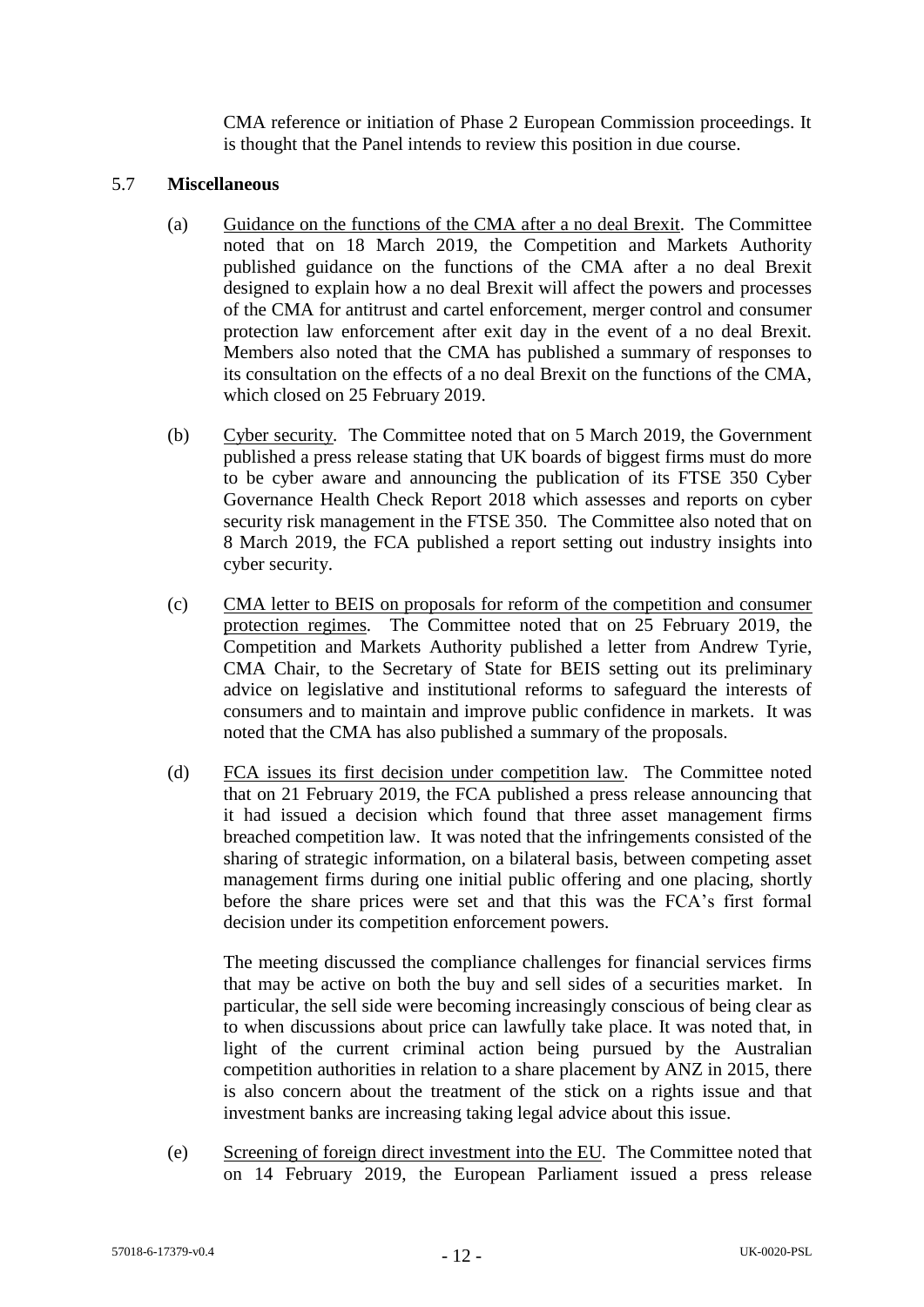confirming its adoption of proposals for a regulation establishing a framework for the screening of foreign direct investments into the European Union. It was noted that on 5 March 2019, the Council of the European Union issued a press release confirming its adoption of the regulation and that the regulation was published on 21 March 2019 and enters into force twenty days later and will apply 18 months later. It was also noted that the European Commission has published a press release, a factsheet setting out key aspects of the new framework and a report containing a detailed overview of the foreign direct investment situation in the EU.

#### 5.8 **Cases**

- (a) Stobart Group Limited v William Andrew Tinkler [2019] EWHC 258 (Comm). The Committee noted that the High Court had to consider a number of principles of corporate governance and directors' duties that arose from a confrontation between the majority of Stobart's directors on the one hand, and a dissenting director with significant shareholder support, Mr Tinkler, on the other. The Committees noted that the case raised a number of interesting points around the issue of directors' duties. In particular, it was noted that the High Court held that:
	- (i) the company's board had not acted in breach of their duties by exercising their powers under the company's articles of association to remove Mr Tinkler as a director, even though he had been re-elected by the shareholders at the AGM the previous day. In this regard, the Committee thought the decision was helpful as it makes clear that directors are not preventing from taking a decision which they believe in good faith to be in the best interests of the company as a whole, against the wishes of the company's major shareholders;
	- (ii) Mr Tinkler had acted in breach of his fiduciary and contractual duties by speaking to the company's significant shareholders and criticising the board's management and improperly sharing confidential information with a shareholder. The Committee noted here the Court's views about the collegiate nature of the board and the need to raise concerns about a board member with the board itself, rather than circumventing the board and raising concerns directly with a shareholder; and
	- (iii) the majority of the board had acted in breach of their duty to act for proper purposes by causing the transfer of shares from treasury to the company's employee benefit trust before an AGM in order to secure the trustee's favourable vote on the re-election of the company's chairman.
- (b) BTI 2014 LLC v Sequana S.A. [2019] EWCA Civ 112. The Committee noted that the Court of Appeal only had to consider two principal issues on appeal of the High Court decision and, in particular, that there was no appeal against the High Court's dismissal of the claim that certain dividends were not lawfully paid in accordance with the provisions of Part 23 of the Companies Act 2006.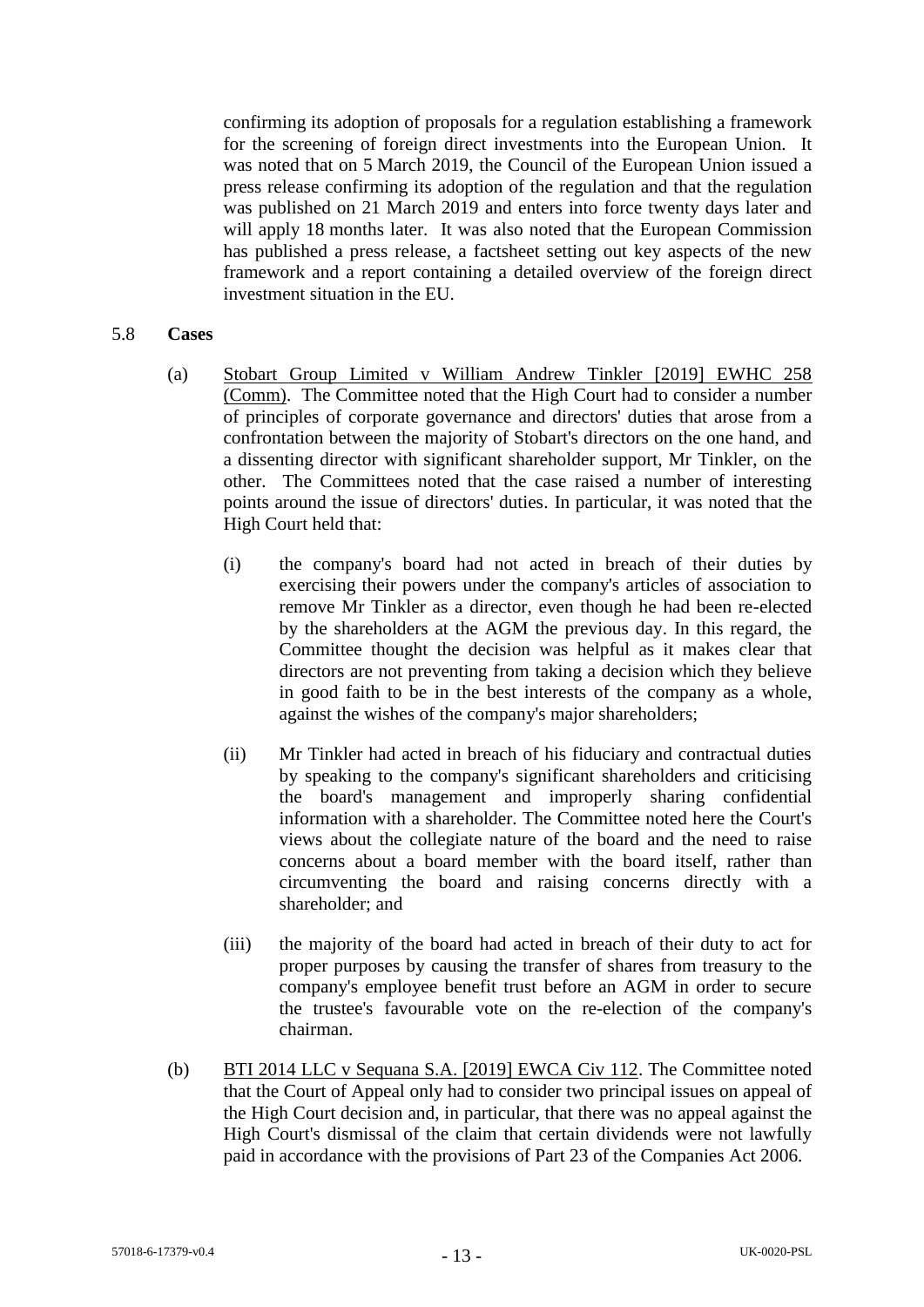It was agreed the case provided a useful summary of when the directors must have regard to the views of creditors in a potential insolvency scenario. It was also noted that the Court of Appeal held that: (i) the payment of a lawful dividend is within the scope of section 423 of the Insolvency Act 1986 (transactions defrauding creditors); and (ii) the directors' duty to have regard to the interests of creditors arises when the directors know or should know that the company is or is likely to become insolvent – in this context, the Court held that "likely" means probable – and that this duty could arise when directors declare a dividend.

(c) Re Vernalis Plc [2018] EWHC 3898 (Ch). The Committee noted that the High Court considered whether to sanction a scheme of arrangement to implement a takeover by Ligand Holdings UK Limited of Vernalis Plc. It was noted that the takeover was supported by Vernalis' two largest shareholders who held over 60% of its issued shares.

The Committee noted that the single meeting of members was attended by 573 scheme shareholders, of whom 516 voted in favour, and that, whilst the statutory majorities were obtained, the meeting was not well attended in terms of turnout (only 3.88% in number of Vernalis' relevant shareholders, albeit they accounted for 85.95% in value). In addition, it was noted that the notice of court meeting was returned undelivered in respect of a large number of shareholders. It was noted that the court concluded that (i) although low in number, the turnout was higher than the numbers that had attended recent Vernalis shareholder meetings and the number of returned notices could be explained by the large number of shareholders holding very small numbers of shares whose addresses were not up to date; and (ii) while there was no blot on the scheme as such, the scheme did not contain any specific provisions dealing with payment by the bidder of the scheme consideration which is not claimed by outgoing scheme shareholders. The meeting noted that, following an adjournment of the sanction hearing to allow arrangements to be put in place to adequately protect the interests of such 'missing' shareholders, the court sanctioned the scheme.

(d) Triumph Controls – UK Limited and others v Primus International Holding Company and others [2019] EWHC 565 (TCC). The Committee noted this case involved warranty claims under a sale and purchase agreement pursuant to which Triumph purchased the share capital of three Primus companies. The Committee noted that most interesting aspect was the High Court's commentary on the principles that can be derived from case law and those that apply in relation to clauses in sale and purchase agreements that provide for a seller's liability under the warranties to be qualified by "fair" disclosure, in particular that: (i) the commercial purpose of such disclosure clauses is to exonerate the seller from its breach of warranty by fairly disclosing the matters giving rise to the breach; (ii) the disclosure requirements of the contract in question must be construed applying the usual rules of contractual interpretation, by reference to the express words used, the relevant factual matrix and the above commercial purpose; (iii) the adequacy of disclosure must be considered by careful analysis of the contents of the disclosure letter, including any references in the disclosure letter to other sources of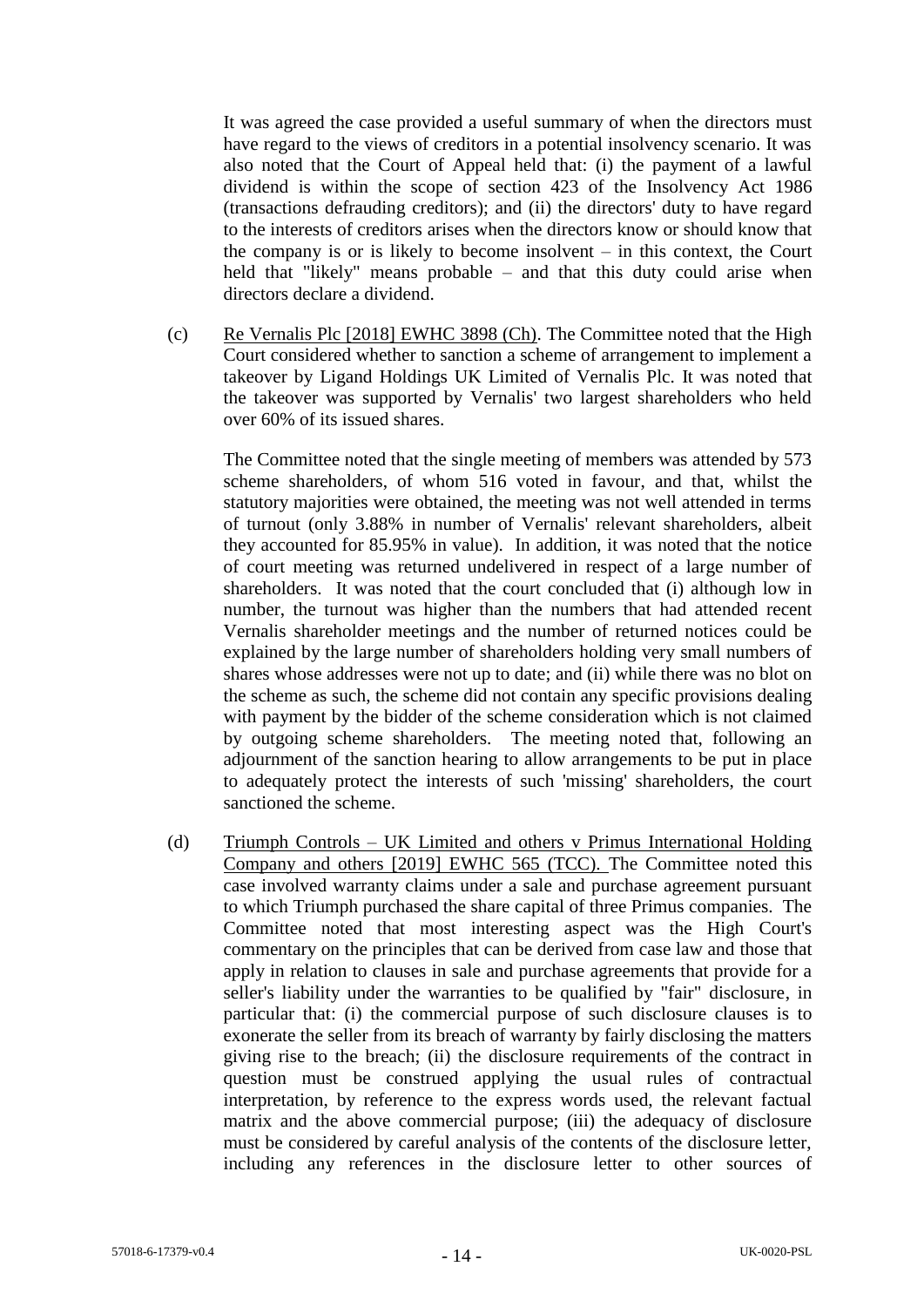information, against the contractual requirements; (iv) a disclosure letter which purports to disclose specific matters merely by referring to other documents as a source of information will generally not be adequate to fairly disclose with sufficient detail the nature and scope of those matters. For that reason, disclosure by omission will rarely be adequate; (v) it is open to the parties to agree the form and extent of any disclosure that will be deemed to be adequate against the warranty. That could include an agreement that disclosure may be given by reference to documents other than the disclosure letter, such as by reference to a list or in a data room; and (vi) where disclosure is by reference to documents other than the disclosure letter, only matters that can be ascertained directly from such documents will be treated as disclosed.

(e) Michael Routledge v Richard Serritt and others [2019] EWHC 573 (Ch). The Committee noted that this case involves a petition for unfair prejudice, with a dispute revolving around the payment of dividends. It was noted that the company was owned by Mr and Mrs Skerritt who owned all the ordinary shares and who were also directors. The ordinary shares were re-designated into A ordinary shares and B ordinary shares and the B shares sold to Mr Routledge. The rights of the A shares and B shares were set out in a special resolution with the A shares having the right to receive dividends declared by the company before all other ordinary shareholders and in accordance with the policy in relation to dividends as made by the company's board of directors. It was noted that no dividend policy was ever put in place - dividends were paid to the A shareholders, but no dividends were ever paid to the B shareholder. Mr Routledge argued that this was unfairly prejudicial whilst Mr Skerritt argued that the dividend policy was to pay no dividends on the B shares.

The Committee noted the following points of interest: (i) that the court held that the effect of the special resolution was that, if no dividend policy was adopted by the board of directors, there was no basis for treating the A shares and the B shares differently in respect of dividends. Therefore, as no dividend policy had been adopted, the A shares and B shares ranked pari passu in respect of dividends; and (ii) that the directors had breached their directors' duties in a number of ways, including (a) by failing to adopt a valid dividend policy, the directors failed to take into account "the need to act fairly as between members of the company" - as required under s.172(1)(f) CA 2006; (b) by failing to address the question of board policy on dividends for the purpose of the special resolution the directors failed to exercise reasonable care, skill and diligence – as required by s.174 CA 2006; and (c) ultimately, the practice of not paying dividends on the B shares and not considering whether dividends should be paid on the B shares was unfairly prejudicial to Mr Routledge.

### 6. **Any other business**

The Committee noted that the Committee meeting scheduled for November 2019 will be the  $300<sup>th</sup>$  Committee meeting. The meeting agreed to mark the occasion and, as such, the Secretary was asked to make arrangements for the meeting to be held at 5pm, followed by a dinner of the Committee. This would replace the annual Summer Committee dinner this year.